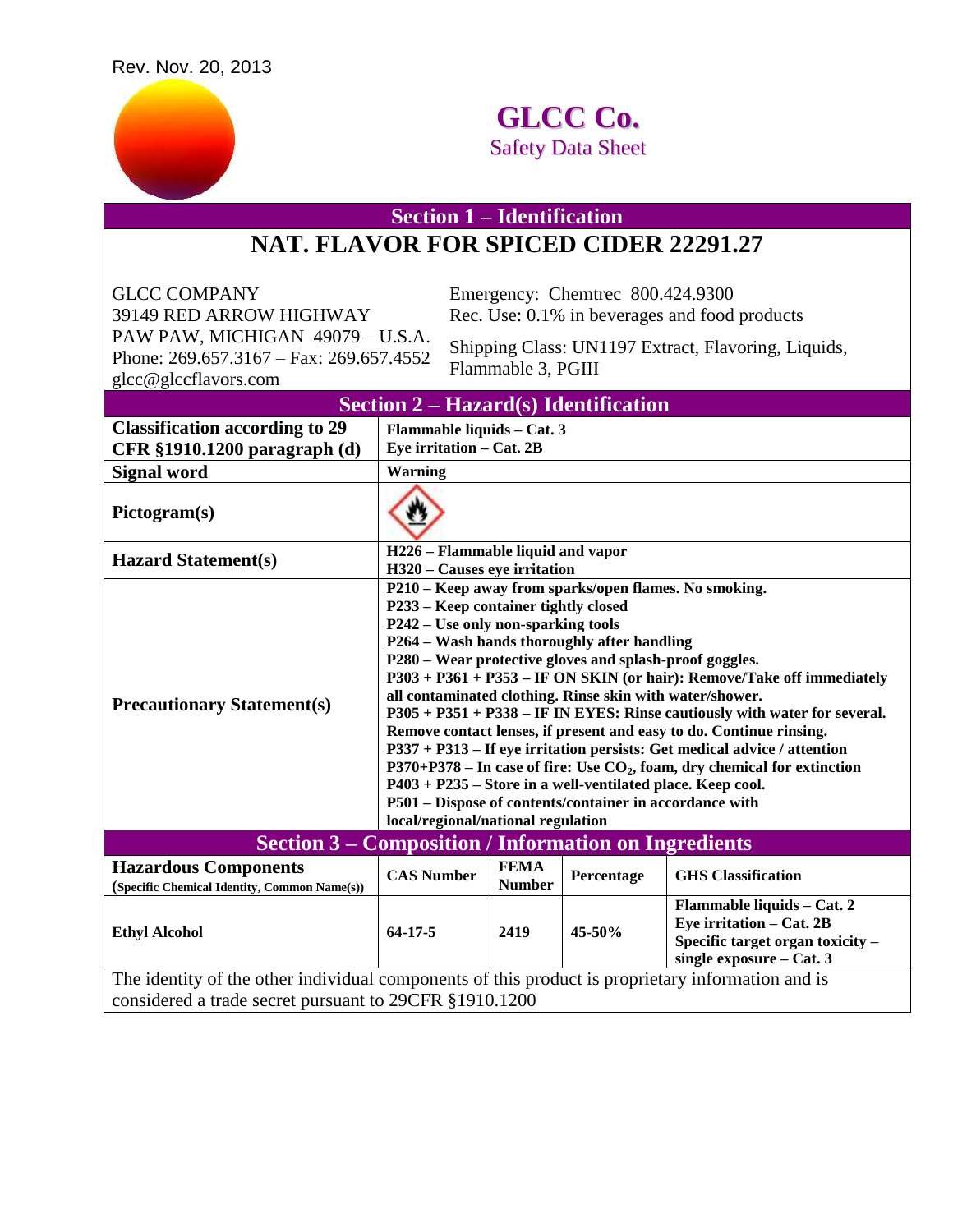| <b>Section 4 – First-Aid Measures</b>                                  |                                                         |  |  |  |  |  |
|------------------------------------------------------------------------|---------------------------------------------------------|--|--|--|--|--|
| <b>Description of first aid measures</b>                               |                                                         |  |  |  |  |  |
|                                                                        | Immediately flush eyes with plenty of water for at      |  |  |  |  |  |
| <b>Eye Contact</b>                                                     | least 15 minutes, lifting upper and lower eyelids       |  |  |  |  |  |
|                                                                        | occasionally                                            |  |  |  |  |  |
| Inhalation                                                             | Remove to fresh air                                     |  |  |  |  |  |
| <b>Skin Contact</b>                                                    | Wash with soap and water                                |  |  |  |  |  |
| Ingestion                                                              | Give large quantities of water                          |  |  |  |  |  |
| Most important symptoms and effects, both acute and delayed            |                                                         |  |  |  |  |  |
| None known                                                             |                                                         |  |  |  |  |  |
| Indication of immediate medical attention and special treatment needed |                                                         |  |  |  |  |  |
| None known                                                             |                                                         |  |  |  |  |  |
| <b>Section 5 – Fire-Fighting Measures</b>                              |                                                         |  |  |  |  |  |
| <b>Extinguishing Media</b>                                             | CO <sub>2</sub> , Foam, Dry Chemical                    |  |  |  |  |  |
|                                                                        | Pressure may build up in sealed containers at high      |  |  |  |  |  |
| Specific hazards arising from the chemical                             | temperatures                                            |  |  |  |  |  |
| Special protective equipment and precautions                           | Use self-contained breathing apparatus and              |  |  |  |  |  |
| for fire-fighters                                                      | protective clothing                                     |  |  |  |  |  |
| <b>Section 6 - Accidental Release Measures</b>                         |                                                         |  |  |  |  |  |
| Personal precautions, protective equipment, and                        | No respiratory protection required. Gloves and          |  |  |  |  |  |
| emergency procedures                                                   | splash-proof goggles recommended. Wash hands            |  |  |  |  |  |
|                                                                        | after handling.                                         |  |  |  |  |  |
| Methods and materials for containment and                              | Absorb with an inert material (e.g., vermiculite, dry   |  |  |  |  |  |
| cleaning up                                                            | sand, earth). Do not use combustible materials,         |  |  |  |  |  |
|                                                                        | such as sawdust.                                        |  |  |  |  |  |
| <b>Section 7 - Handling and Storage</b>                                |                                                         |  |  |  |  |  |
| <b>Precautions for safe handling</b>                                   | Use in a well-ventilated area. Eye-wash stations        |  |  |  |  |  |
|                                                                        | and safety showers recommended.                         |  |  |  |  |  |
| Conditions for safe storage, including any                             | Store in full, tightly closed containers in a cool, dry |  |  |  |  |  |
| incompatibilities                                                      | place. Protect against physical damage.                 |  |  |  |  |  |
| <b>Section 8 – Exposure Controls / Personal Protection</b>             |                                                         |  |  |  |  |  |
| OSHA permissible exposure limit (PEL),                                 |                                                         |  |  |  |  |  |
| <b>American Conference of Governmental</b>                             | None known                                              |  |  |  |  |  |
| <b>Industrial Hygienists (ACGIH) Threshold Limit</b>                   |                                                         |  |  |  |  |  |
| Value (TLV), or other exposure limit.                                  |                                                         |  |  |  |  |  |
| Appropriate engineering controls                                       | A system of local and/or general exhausts is            |  |  |  |  |  |
|                                                                        | recommended.                                            |  |  |  |  |  |
| Individual protection measures, such as                                | Use gloves and splash-proof goggles. Wash hands         |  |  |  |  |  |
| personal protective equipment                                          | after handling.                                         |  |  |  |  |  |